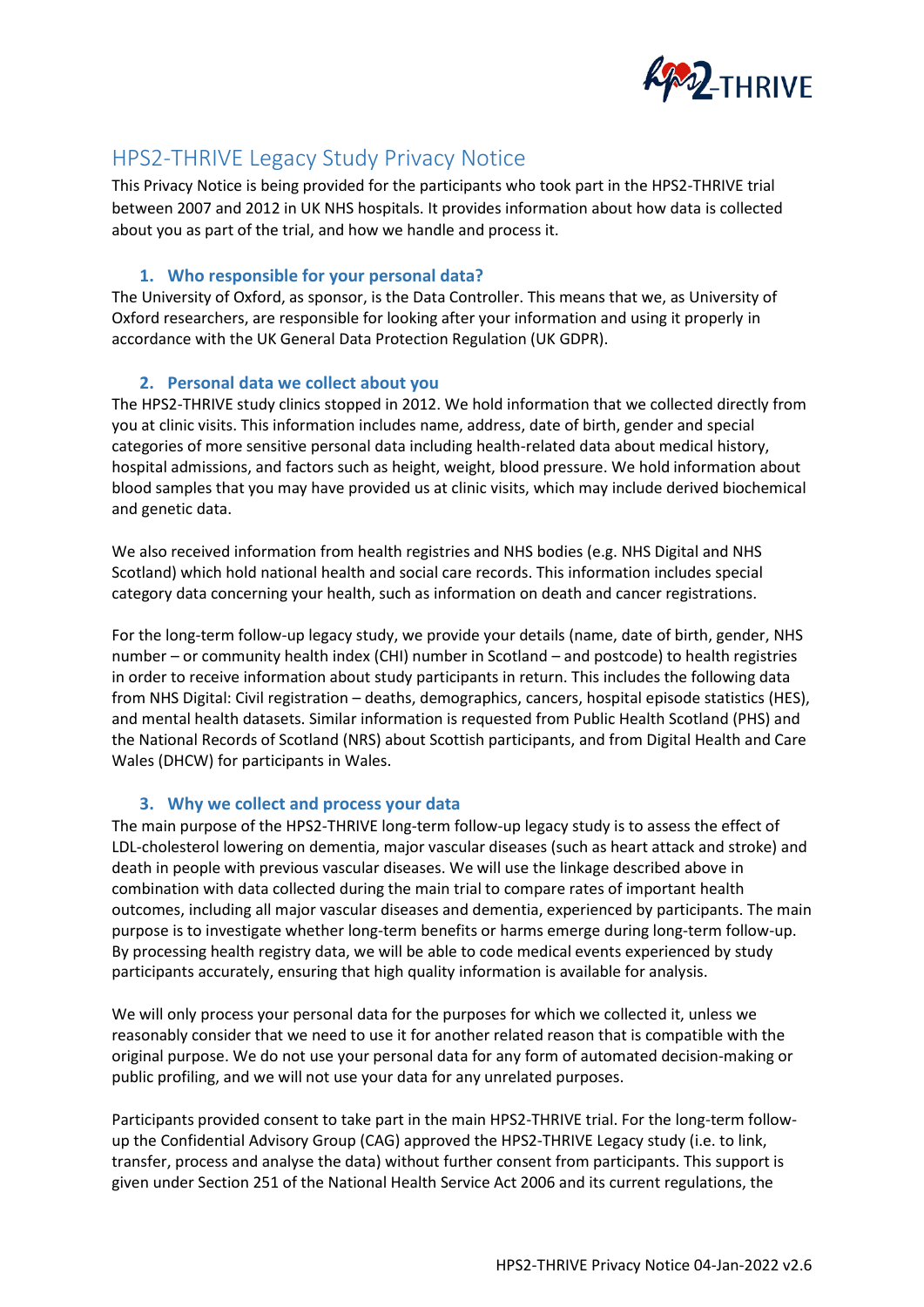

Health Service (Control of Patient Information Regulations 2002) (CAG reference number: 19CAG0166).

The long-term follow-up legacy study has been reviewed and approved by the West of Scotland REC 3 Research Ethics Committee, reference number 19/WS/0116.

## **4. How we use your personal data**

As a publicly funded organisation, we have to ensure that it is in the public interest when we use personally identifiable information from people who have agreed to take part in research.

The lawful basis for the processing and storage of personal data for HPS2-THRIVE is that it is 'a task in the public interest' (article 6(1)(e) UK General Data Protection Regulation (UK GDPR)) and, that special category personal data is necessary for archiving purposes in the public interest, scientific or historical research purposes or statistical purposes (article 9(2)(j), based on Article 89(1) UK GDPR).

This means that we will use your data (including your health data) in the ways needed to conduct the research study and analyse the research data. Health and care research should serve the public interest, which means that we have to demonstrate that our research serves the interests of society as a whole. To ensure we carry out the research to the highest standards we comply with the Clinical Trials Regulation 536/2014 and the UK Policy Framework for Health and Social Care Research.

## **5. How long we keep your data**

The Sponsor will retain your personal data for at least 25 years after the end of the study (when the last piece of health data is collected about study participants, which will be many years after everyone stopped the study medication), in line with Good Clinical Practice (GCP) and relevant legislation. Because the study is continuing after the initial treatment phase to assess the long-term effects of the treatment, your direct identifiers will be stored until at least 2035 and your other personal data may be stored for a longer period. At the end of the retention period, your personal data will either be deleted or rendered anonymous (non-identifiable).

We may need to retain your personal data for longer if it is necessary to fulfil our purposes, including any relating to legal, accounting, or reporting requirements. We may also retain personal data for further research for which a legal basis exists, but this will always be done in accordance with data protection laws.

General information about how long different types of information are retained by the University can be found in the University of Oxford Policy on the Management of Data Supporting Research Outputs, available at [https://researchdata.ox.ac.uk/university-of-oxford-policy-on-the-management](https://researchdata.ox.ac.uk/university-of-oxford-policy-on-the-management-of-data-supporting-research-outputs/)[of-data-supporting-research-outputs/.](https://researchdata.ox.ac.uk/university-of-oxford-policy-on-the-management-of-data-supporting-research-outputs/)

#### **6. How we protect your data**

We protect your personal data against unauthorised access, unlawful use, accidental loss, corruption, and destruction.

We use technical measures such as encryption and password protection to protect your data and the systems in which they are held, and the information that we receive is stored securely in a study database. Access to the study database is by unique combinations of usernames and passwords and only authorised study personnel can access information about participants. The University building is also secure with authorised swipe card access only.

We also use operational measures to protect the data, for example by limiting the number of people who have access to the databases in which your data is held. And whenever possible, your personal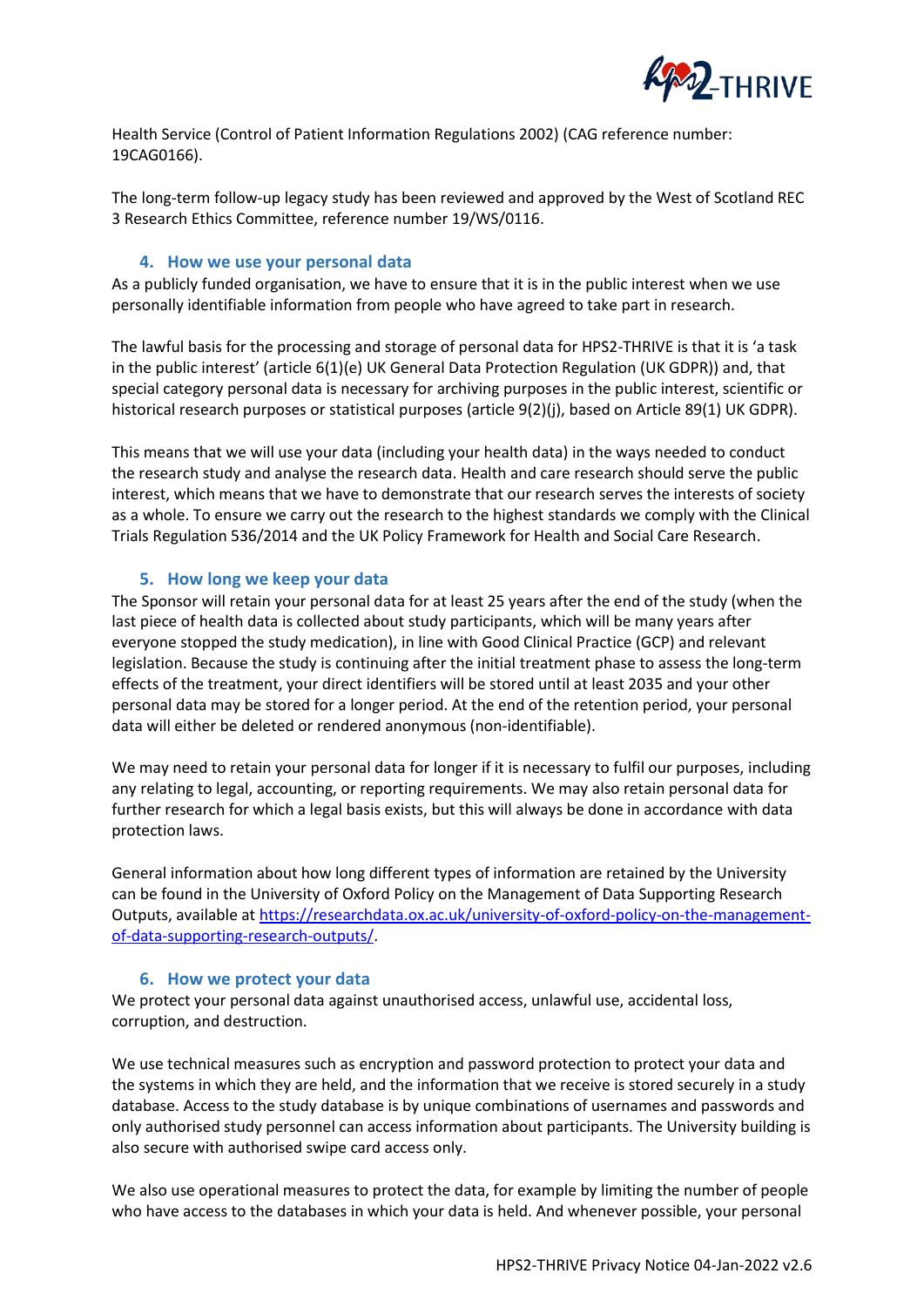

identifiers (name, date of birth, gender, NHS number – or CHI number in Scotland – and address) will be removed and replaced by a unique trial ID number. Your data is treated in the strictest confidence and is used solely for academic research purposes. No individuals will be identified in any publications arising from this work.

We keep these security measures under review and refer to University Security Policies to keep up to date with current best practice.

# **7. Sharing your data**

Any personal data that identifies you are collected and managed by the HPS2-THRIVE research team at the Nuffield Department of Population Health (NDPH), University of Oxford and will not be shared with anyone else, except to obtain health information about you from the health registries as described.

At the end of the trial, anonymised data (from which you cannot be identified) may be shared with other research groups who are doing similar research. This information will not identify you and will not be combined with other information in a way that could identify you. The information will only be used for the purpose of health and care research, and cannot be used to contact you or to affect your care. It will not be used to make decisions about future services available to you, such as insurance.

# **8. Transfer of your data outside the European Economic Area (EAA)**

Your data is securely stored on our secure servers and/or at our premises within the UK. Your data will not be transferred outside of the EEA.

As part of our ongoing research, however, we may send samples – collected from you during the main trial – to laboratories outside the UK for analysis. Such analyses will be governed by a collaborative contract between the laboratory and the University of Oxford. Any such samples will be sent with a pseudonymised identifier and any analyses or results will be transferred using secure methods.

## **9. Your rights**

Under the UK General Data Protection Regulation (UK GDPR), you have the following rights in relation to the information that we hold about you (your 'personal data'):

- **The right to request access to your data** (commonly known as a "subject access request"). This enables you to receive a copy of your data and to check that we are lawfully processing it.
- **The right to request correction of your data.** This enables you to ask us to correct any incomplete or inaccurate information we hold about you.
- **The right to request erasure of your data.** This enables you to ask us to delete or remove your data in certain circumstances, for example, if you consider that there is no good reason for us continuing to process it. You also have the right to ask us to delete or remove your data where you have exercised your right to object to processing (see below).
- **The right to object to the processing of your data.** This enables you to oppose our using your data where we are processing it to meet our public tasks or legitimate interests (or the legitimate interests of a third party) and there is something about your particular situation which makes you want to object to processing on this ground. You also have the right to object where we are processing your data for direct marketing purposes.